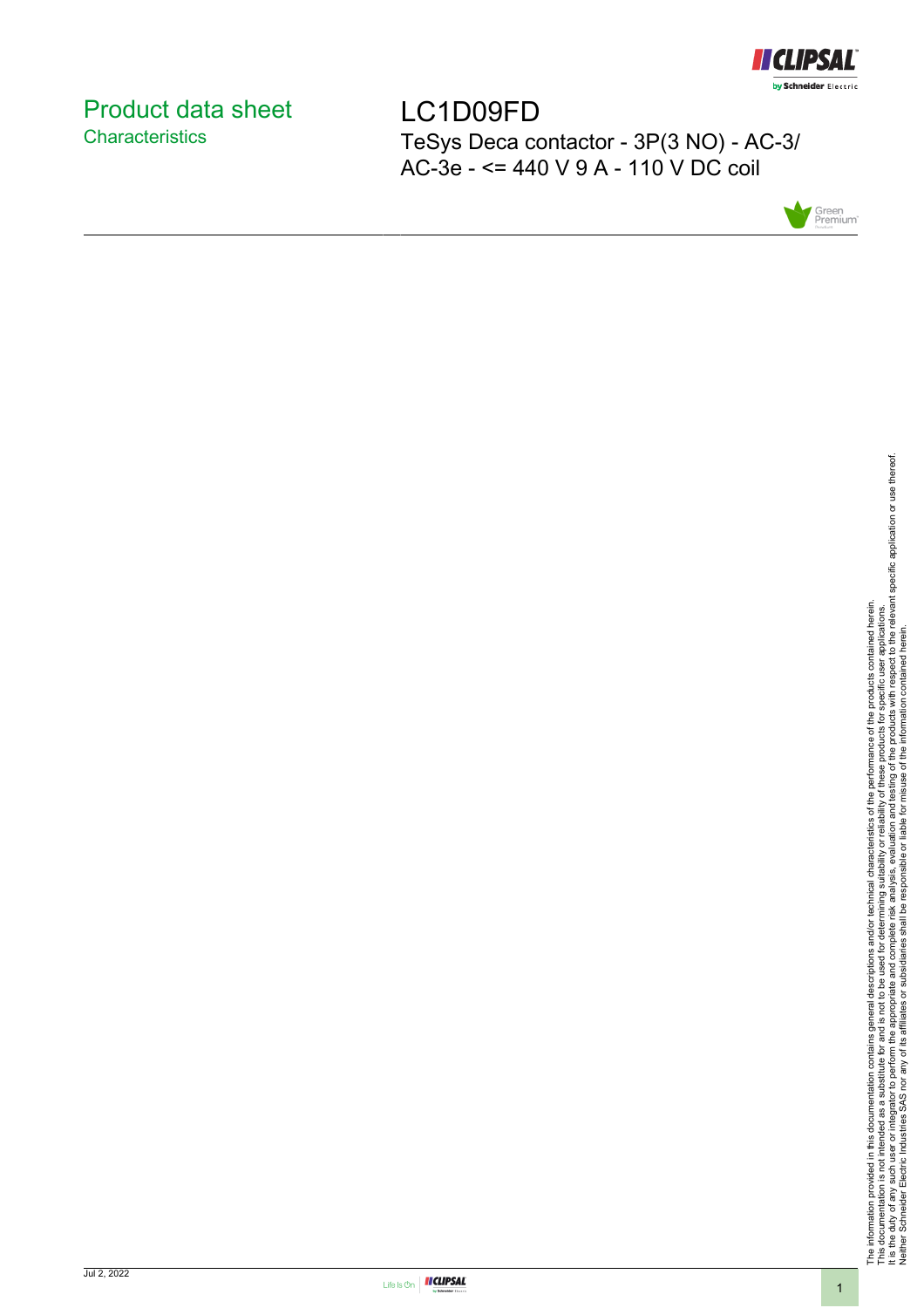

| Main                                           |                                                                                                                                                                                                                                                                                                                                                                                                                                                     |
|------------------------------------------------|-----------------------------------------------------------------------------------------------------------------------------------------------------------------------------------------------------------------------------------------------------------------------------------------------------------------------------------------------------------------------------------------------------------------------------------------------------|
| Range                                          | TeSys<br><b>TeSys Deca</b>                                                                                                                                                                                                                                                                                                                                                                                                                          |
| Product name                                   | TeSys D<br>TeSys Deca                                                                                                                                                                                                                                                                                                                                                                                                                               |
| Product or component<br>type                   | Contactor                                                                                                                                                                                                                                                                                                                                                                                                                                           |
| Device short name                              | LC <sub>1</sub> D                                                                                                                                                                                                                                                                                                                                                                                                                                   |
| Contactor application                          | Resistive load<br>Motor control                                                                                                                                                                                                                                                                                                                                                                                                                     |
| Utilisation category                           | $AC-4$<br>$AC-3$<br>$AC-1$<br>AC-3e                                                                                                                                                                                                                                                                                                                                                                                                                 |
| Poles description                              | 3P                                                                                                                                                                                                                                                                                                                                                                                                                                                  |
| Power pole contact<br>composition              | 3 NO                                                                                                                                                                                                                                                                                                                                                                                                                                                |
| [Ue] rated operational<br>voltage              | Power circuit: <= 690 V AC 25400 Hz<br>Power circuit: <= 300 V DC                                                                                                                                                                                                                                                                                                                                                                                   |
| [le] rated operational<br>current              | 9 A (at <60 °C) at <= 440 V AC AC-3 for power<br>circuit<br>25 A (at <60 °C) at <= 440 V AC AC-1 for power<br>circuit<br>9 A (at <60 °C) at <= 440 V AC AC-3e for power<br>circuit                                                                                                                                                                                                                                                                  |
| Motor power kW                                 | 2.2 KW at 220230 V AC 50/60 Hz (AC-3)<br>4 KW at 380400 V AC 50/60 Hz (AC-3)<br>4 KW at 415440 V AC 50/60 Hz (AC-3)<br>5.5 KW at 500 V AC 50/60 Hz (AC-3)<br>5.5 KW at 660690 V AC 50/60 Hz (AC-3)<br>2.2 KW at 400 V AC 50/60 Hz (AC-4)<br>2.2 KW at 220230 V AC 50/60 Hz (AC-3e)<br>4 KW at 380400 V AC 50/60 Hz (AC-3e)<br>4 KW at 415440 V AC 50/60 Hz (AC-3e)<br>5.5 KW at 500 V AC 50/60 Hz (AC-3e)<br>5.5 kW at 660690 V AC 50/60 Hz (AC-3e) |
| Motor power HP (UL /<br>CSA)                   | 1 Hp at 230/240 V AC 50/60 Hz for 1 phase motors<br>2 Hp at 200/208 V AC 50/60 Hz for 3 phases motors<br>2 Hp at 230/240 V AC 50/60 Hz for 3 phases motors<br>5 Hp at 460/480 V AC 50/60 Hz for 3 phases motors<br>7.5 Hp at 575/600 V AC 50/60 Hz for 3 phases<br>motors<br>0.33 hp at 115 V AC 50/60 Hz for 1 phase motors                                                                                                                        |
| Control circuit type                           | DC standard                                                                                                                                                                                                                                                                                                                                                                                                                                         |
| [Uc] control circuit<br>voltage                | 110 V DC                                                                                                                                                                                                                                                                                                                                                                                                                                            |
| Auxiliary contact<br>composition               | $1 NQ + 1 NC$                                                                                                                                                                                                                                                                                                                                                                                                                                       |
| [Uimp] rated impulse<br>withstand voltage      | 6 kV conforming to IEC 60947                                                                                                                                                                                                                                                                                                                                                                                                                        |
| Overvoltage category                           | Ш                                                                                                                                                                                                                                                                                                                                                                                                                                                   |
| [Ith] conventional free<br>air thermal current | 25 A (at 60 °C) for power circuit<br>10 A (at 60 °C) for signalling circuit                                                                                                                                                                                                                                                                                                                                                                         |
| Irms rated making<br>capacity                  | 250 A at 440 V for power circuit conforming to IEC<br>60947<br>140 A AC for signalling circuit conforming to IEC<br>60947-5-1<br>250 A DC for signalling circuit conforming to IEC<br>60947-5-1                                                                                                                                                                                                                                                     |
| Rated breaking capacity                        | 250 A at 440 V for power circuit conforming to IEC<br>60947                                                                                                                                                                                                                                                                                                                                                                                         |
| [Icw] rated short-time<br>withstand current    | 105 A 40 °C - 10 s for power circuit<br>210 A 40 °C - 1 s for power circuit<br>30 A 40 °C - 10 min for power circuit<br>61 A 40 °C - 1 min for power circuit<br>100 A - 1 s for signalling circuit<br>120 A - 500 ms for signalling circuit<br>140 A - 100 ms for signalling circuit                                                                                                                                                                |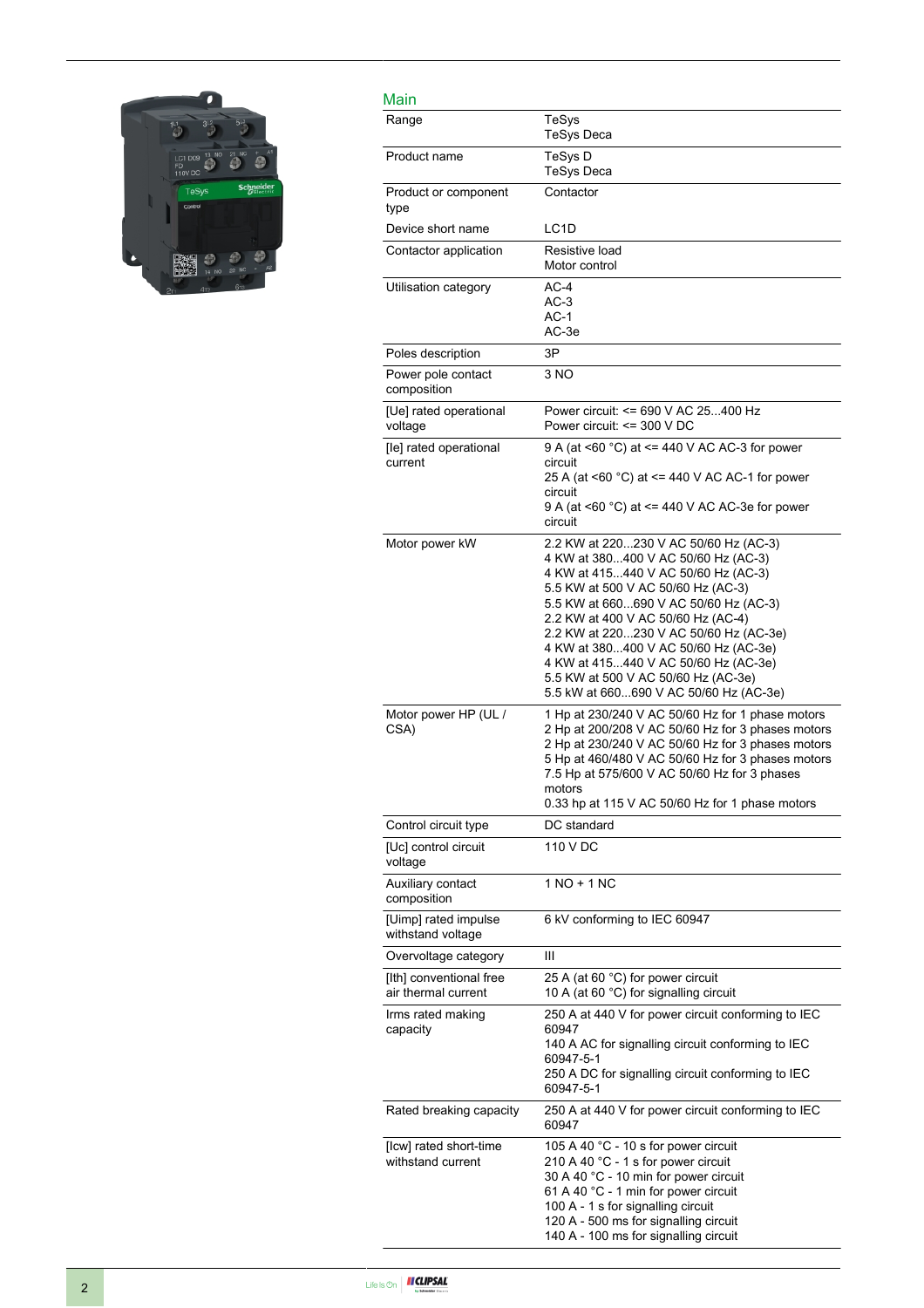| Associated fuse rating           | 10 A gG for signalling circuit conforming to IEC<br>60947-5-1                                                                                                                                                                                                                                                                                                                                                                                                                                                                                                                                                                                                                                                                                                                                                                                                                                                                                                                                                                                                                                                                                                                                                                                    |
|----------------------------------|--------------------------------------------------------------------------------------------------------------------------------------------------------------------------------------------------------------------------------------------------------------------------------------------------------------------------------------------------------------------------------------------------------------------------------------------------------------------------------------------------------------------------------------------------------------------------------------------------------------------------------------------------------------------------------------------------------------------------------------------------------------------------------------------------------------------------------------------------------------------------------------------------------------------------------------------------------------------------------------------------------------------------------------------------------------------------------------------------------------------------------------------------------------------------------------------------------------------------------------------------|
|                                  | 25 A gG at <= 690 V coordination type 1 for power<br>circuit<br>20 A gG at <= 690 V coordination type 2 for power                                                                                                                                                                                                                                                                                                                                                                                                                                                                                                                                                                                                                                                                                                                                                                                                                                                                                                                                                                                                                                                                                                                                |
|                                  | circuit                                                                                                                                                                                                                                                                                                                                                                                                                                                                                                                                                                                                                                                                                                                                                                                                                                                                                                                                                                                                                                                                                                                                                                                                                                          |
| Average impedance                | 2.5 mOhm - Ith 25 A 50 Hz for power circuit                                                                                                                                                                                                                                                                                                                                                                                                                                                                                                                                                                                                                                                                                                                                                                                                                                                                                                                                                                                                                                                                                                                                                                                                      |
| [Ui] rated insulation<br>voltage | Power circuit: 690 V conforming to IEC 60947-4-1<br>Power circuit: 600 V CSA certified<br>Power circuit: 600 V UL certified<br>Signalling circuit: 690 V conforming to IEC 60947-1<br>Signalling circuit: 600 V CSA certified<br>Signalling circuit: 600 V UL certified                                                                                                                                                                                                                                                                                                                                                                                                                                                                                                                                                                                                                                                                                                                                                                                                                                                                                                                                                                          |
| <b>Electrical durability</b>     | 0.6 Mcycles 25 A AC-1 at Ue <= 440 V<br>2 Mcycles 9 A AC-3 at Ue <= 440 V<br>2 Mcycles 9 A AC-3e at Ue <= 440 V                                                                                                                                                                                                                                                                                                                                                                                                                                                                                                                                                                                                                                                                                                                                                                                                                                                                                                                                                                                                                                                                                                                                  |
| Power dissipation per<br>pole    | 1.56 W AC-1<br>0.2 W AC-3<br>0.2 W AC-3e                                                                                                                                                                                                                                                                                                                                                                                                                                                                                                                                                                                                                                                                                                                                                                                                                                                                                                                                                                                                                                                                                                                                                                                                         |
| Front cover                      | With                                                                                                                                                                                                                                                                                                                                                                                                                                                                                                                                                                                                                                                                                                                                                                                                                                                                                                                                                                                                                                                                                                                                                                                                                                             |
| Mounting support                 | Plate<br>Rail                                                                                                                                                                                                                                                                                                                                                                                                                                                                                                                                                                                                                                                                                                                                                                                                                                                                                                                                                                                                                                                                                                                                                                                                                                    |
| Standards                        | CSA C22.2 No 14<br>EN 60947-4-1<br>EN 60947-5-1<br>IEC 60947-4-1<br>IEC 60947-5-1<br><b>UL 508</b><br>IEC 60335-1                                                                                                                                                                                                                                                                                                                                                                                                                                                                                                                                                                                                                                                                                                                                                                                                                                                                                                                                                                                                                                                                                                                                |
| <b>Product certifications</b>    | UL<br>GL<br><b>DNV</b><br>CCC<br>CSA<br>LROS (Lloyds register of shipping)<br><b>RINA</b><br>GOST<br><b>BV</b><br><b>UKCA</b>                                                                                                                                                                                                                                                                                                                                                                                                                                                                                                                                                                                                                                                                                                                                                                                                                                                                                                                                                                                                                                                                                                                    |
| Connections - terminals          | Power circuit: screw clamp terminals 1 cable(s) 1<br>4 mm <sup>2</sup> flexible without cable end<br>Power circuit: screw clamp terminals 2 cable(s) 1<br>4 mm <sup>2</sup> flexible without cable end<br>Power circuit: screw clamp terminals 1 cable(s) 1<br>4 mm <sup>2</sup> flexible with cable end<br>Power circuit: screw clamp terminals 2 cable(s) 1<br>2.5 mm <sup>2</sup> flexible with cable end<br>Power circuit: screw clamp terminals 1 cable(s) 1<br>4 mm <sup>2</sup> solid without cable end<br>Power circuit: screw clamp terminals 2 cable(s) 1<br>4 mm <sup>2</sup> solid without cable end<br>Control circuit: screw clamp terminals 1 cable(s) 1<br>4 mm <sup>2</sup> flexible without cable end<br>Control circuit: screw clamp terminals 2 cable(s) 1<br>4 mm <sup>2</sup> flexible without cable end<br>Control circuit: screw clamp terminals 1 cable(s) 1<br>4 mm <sup>2</sup> flexible with cable end<br>Control circuit: screw clamp terminals 2 cable(s) 1<br>2.5 mm <sup>2</sup> flexible with cable end<br>Control circuit: screw clamp terminals 1 cable(s) 1<br>4 mm <sup>2</sup> solid without cable end<br>Control circuit: screw clamp terminals 2 cable(s) 1<br>4 mm <sup>2</sup> solid without cable end |
| <b>Tightening torque</b>         | Power circuit: 1.7 N.m - on screw clamp terminals -<br>with screwdriver flat $\varnothing$ 6 mm<br>Power circuit: 1.7 N.m - on screw clamp terminals -<br>with screwdriver Philips No 2<br>Control circuit: 1.7 N.m - on screw clamp terminals -<br>with screwdriver flat $\varnothing$ 6 mm<br>Control circuit: 1.7 N.m - on screw clamp terminals -<br>with screwdriver Philips No 2<br>Control circuit: 1.7 N.m - on screw clamp terminals -<br>with screwdriver pozidriv No 2<br>Power circuit: 1.7 N.m - on screw clamp terminals -<br>with screwdriver pozidriv No 2                                                                                                                                                                                                                                                                                                                                                                                                                                                                                                                                                                                                                                                                       |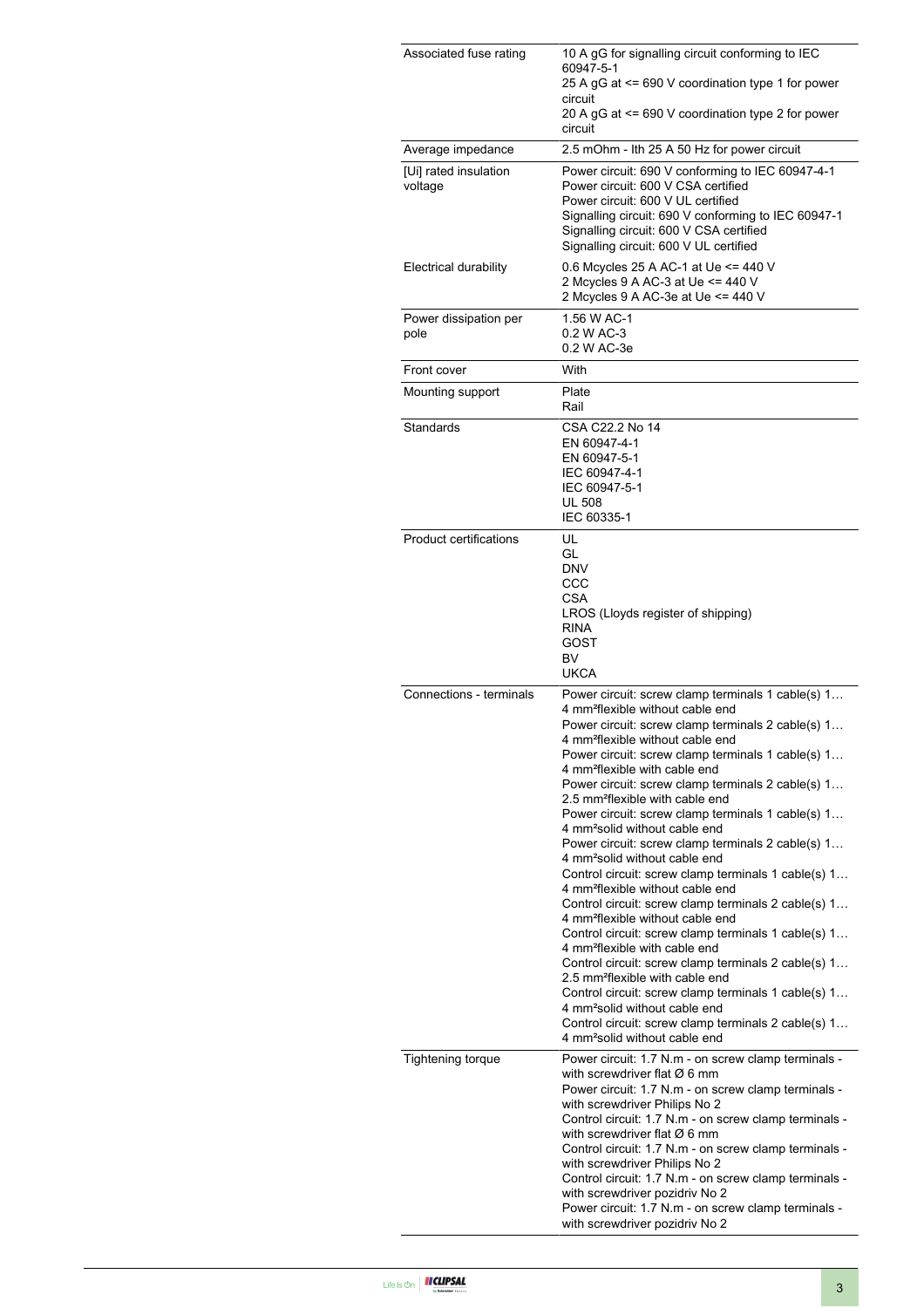| Operating time           | 53.5572.45 ms closing<br>1624 ms opening                                                                                                                                   |
|--------------------------|----------------------------------------------------------------------------------------------------------------------------------------------------------------------------|
| Safety reliability level | B10d = 1369863 cycles contactor with nominal load<br>conforming to EN/ISO 13849-1<br>B10d = 20000000 cycles contactor with mechanical<br>load conforming to EN/ISO 13849-1 |
| Mechanical durability    | 30 Mcycles                                                                                                                                                                 |
| Maximum operating rate   | 3600 cyc/h 60 °C                                                                                                                                                           |

# **Complementary**

| Coil technology                | Built-in bidirectional peak limiting diode suppressor                                                                    |  |
|--------------------------------|--------------------------------------------------------------------------------------------------------------------------|--|
| Control circuit voltage limits | 0.10.25 Uc (-4070 °C):drop-out DC<br>0.71.25 Uc (-4060 °C) operational DC<br>11.25 Uc (6070 °C): operational DC          |  |
| Time constant                  | 28 ms                                                                                                                    |  |
| Inrush power in W              | 5.4 W (at 20 °C)                                                                                                         |  |
| Hold-in power consumption in W | 5.4 W at 20 °C                                                                                                           |  |
| Auxiliary contacts type        | Type mechanically linked 1 NO + 1 NC conforming to IEC 60947-5-1<br>Type mirror contact 1 NC conforming to IEC 60947-4-1 |  |
| Signalling circuit frequency   | 25.400 Hz                                                                                                                |  |
| Minimum switching current      | 5 mA for signalling circuit                                                                                              |  |
| Minimum switching voltage      | 17 V for signalling circuit                                                                                              |  |
| Non-overlap time               | 1.5 Ms on de-energisation between NC and NO contact<br>1.5 ms on energisation between NC and NO contact                  |  |
| Insulation resistance          | > 10 MOhm for signalling circuit                                                                                         |  |

#### Environment

| IP degree of protection               | IP20 front face conforming to IEC 60529                                                                                                                                      |
|---------------------------------------|------------------------------------------------------------------------------------------------------------------------------------------------------------------------------|
| Climatic withstand                    | Conforming to IACS E10<br>Conforming to IEC 60947-1 Annex Q category D                                                                                                       |
| Protective treatment                  | TH conforming to IEC 60068-2-30                                                                                                                                              |
| Pollution degree                      | 3                                                                                                                                                                            |
| Ambient air temperature for operation | $-4060 °C$<br>6070 °C with derating                                                                                                                                          |
| Ambient air temperature for storage   | $-6080 °C$                                                                                                                                                                   |
| Operating altitude                    | $03000$ m                                                                                                                                                                    |
| Fire resistance                       | 850 °C conforming to IEC 60695-2-1                                                                                                                                           |
| Mechanical robustness                 | Vibrations contactor open: 2 Gn, 5300 Hz<br>Vibrations contactor closed: 4 Gn, 5300 Hz<br>Shocks contactor open: 10 Gn for 11 ms<br>Shocks contactor closed: 15 Gn for 11 ms |
| Height                                | 77 mm                                                                                                                                                                        |
| Width                                 | 45 mm                                                                                                                                                                        |
| Depth                                 | 95 mm                                                                                                                                                                        |
| Net weight                            | $0.48$ kg                                                                                                                                                                    |

## Packing Units

| <b>PCE</b>      |  |
|-----------------|--|
| 1               |  |
| 523.3 g         |  |
| 5 cm            |  |
| 9.2 cm          |  |
| 11.2 cm         |  |
| S <sub>02</sub> |  |
| 15              |  |
| 8.11 kg         |  |
| $15 \text{ cm}$ |  |
| 30 cm           |  |
| 40 cm           |  |
|                 |  |